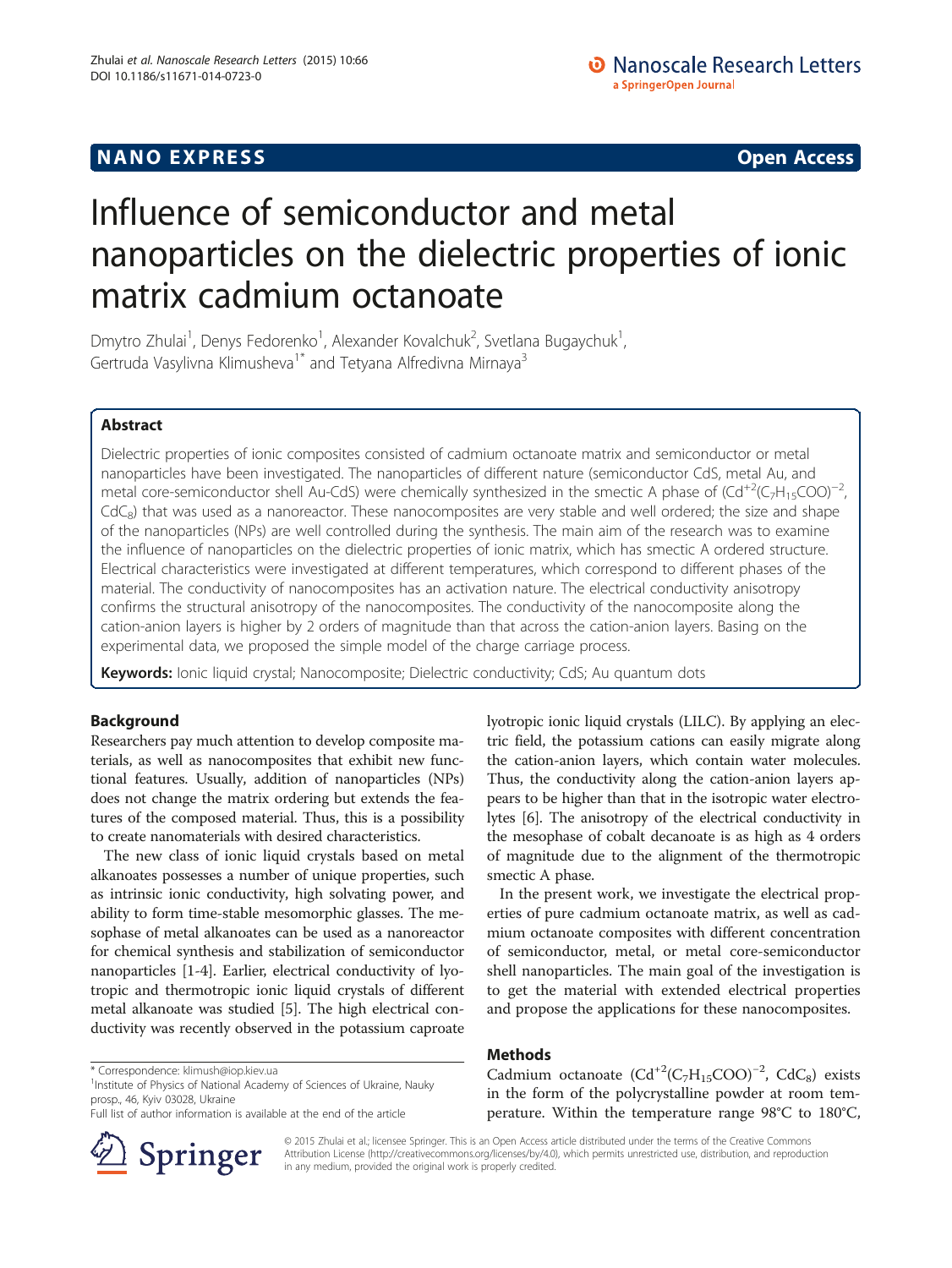



cadmium octanoate gets liquid, forming the smectic A mesophase (Figure 1), which can be used for chemical synthesis of semiconductor NPs [\[7](#page-5-0)]. The liquid crystalline smectic A structure of  $CdC_8$  can be frozen by quick cooling back to the room temperature.

We study cadmium octanoate composites containing nanoparticles of different nature. The semiconductor NPs were presented by CdS, metal Au, and metal coresemiconductor shell Au-CdS. All NPs were synthesized directly in the  $CdC_8$  matrix by the template-controlled method: a cadmium octanoate polycrystalline powder impregnated with a saturated aqueous-alcoholic solution of thiourea was put in a furnace at 150°C (the temperature of the mesophase of cadmium alkanoates) in argon atmosphere for 1 h. In such conditions, NPs grow in the matrix. After the synthesis, the mesophase of the composite was cooled down to room temperature. In such way, the polycrystalline powders of the nanocomposites were obtained. The presence of the NPs inside could be simply confirmed by the changes in optical absorbance spectrum. Also, the size of the NPs could be estimated by these spectra. Thus, the nanocomposites containing semiconductor CdS NPs, metal Au NPs, and metal core-semiconductor shell Au-CdS NPs were obtained.

It has been shown that the increase of the concentration of sulfide ions in the matrix does not affect the size of the NPs but increases their concentration in the matrix. Thus, the varying of the starting concentrations of thiourea allows to obtain the nanocomposites with the different concentrations of NPs. In our case, the composites with semiconductor nanoparticles used were 2, 4, and 6 mol% CdS, for the composites with metals were 2 and 4 mol% Au, and for the composites with core-semiconductor shell were 4 mol% Au + 2 mol% CdS.

X-ray measurements allowed to estimate the diameters of synthesized NPs. They appeared to be: semiconductor

 $CdS \approx 2.5$  nm, metal Au  $\approx 20$  nm, and metal coresemiconductor shell Au-CdS NPs ≈ 22.5 nm. Also, the results show that the NPs have a small dispersion in their sizes; their shape is spherical.

The nanocomposites are stable over a long time (years) and ordered in a layered matrix (see Figure 2) [[8\]](#page-5-0).

For electrical conductivity measurements, the nanocomposites were placed in flat cells with nickel electrodes and glass supports. Two geometric configurations of cells (with different location of the electrodes) were used to investigate the anisotropy of the conductivity; see Figure [3.](#page-2-0) We placed the electrodes in a plane of glass substrates to direct the electric current across (Figure [3](#page-2-0)a) the ionic layers of the nanocomposite. To direct the current along the ionic layers, the electrodes were located on the sides of the material area (Figure [3](#page-2-0)b). The spacers in the case (3a) adjusted the thicknesses of the samples. In the case (3b), the thickness is given by the thickness of the electrodes. The thicknesses of samples are chosen to be 30 μm in the case (3a) and 1 mm for the case (3b).

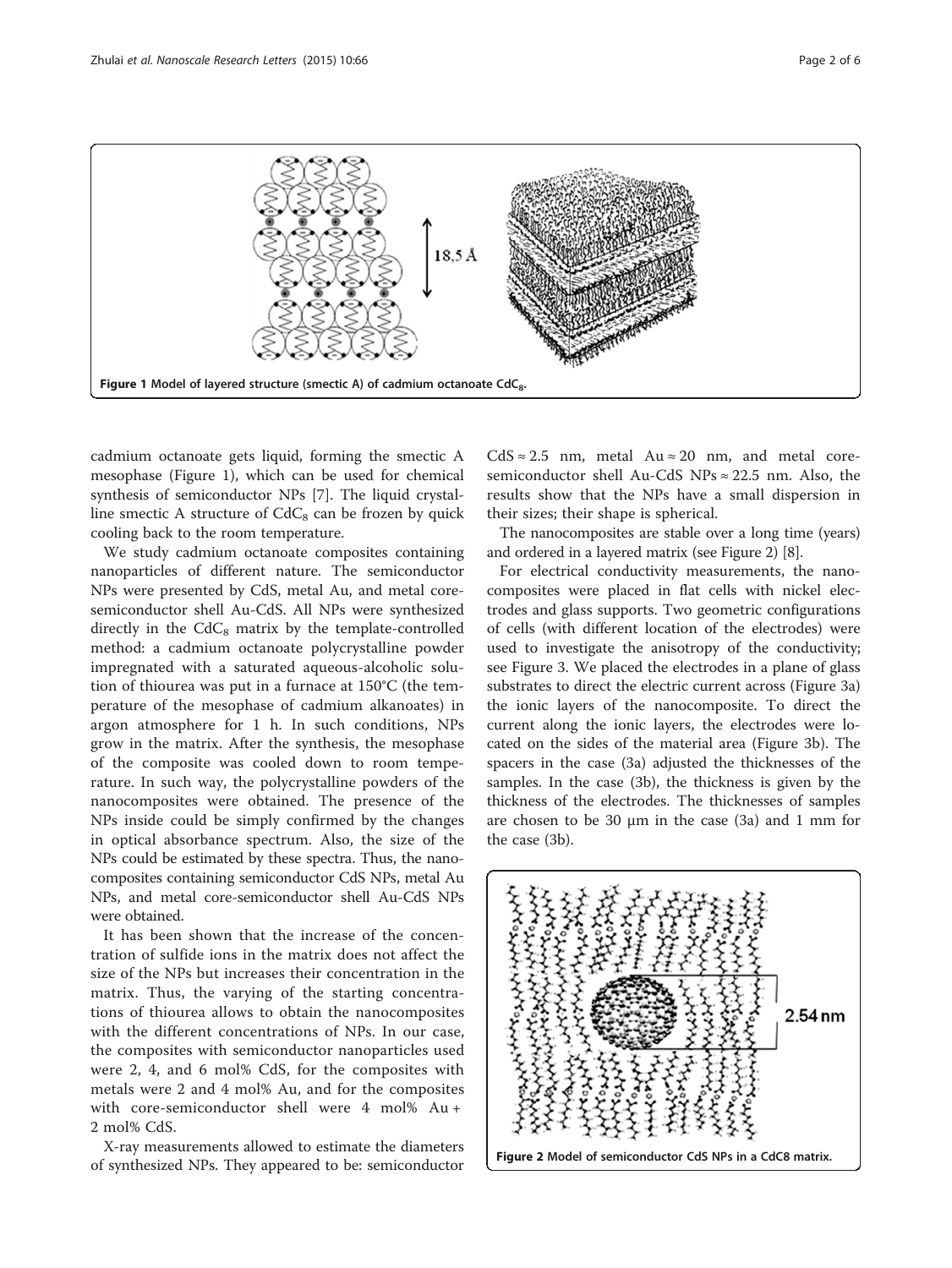<span id="page-2-0"></span>

The electric conductivity is measured using the oscilloscopic technique [\[9,10](#page-5-0)]. A voltage signal has a triangular shape with the peak amplitude 0.25 V. The signal frequency was changed within the range from 50 to  $10<sup>6</sup>$  Hz. It was found that the resistance of the samples has no dispersion at frequencies above  $5 \times 10^3$  Hz, since the frequency  $10^4$  Hz was selected to measure the electrical conductivity.

In our experiments, we measured the volumetric resistance directly. Thus, the geometric parameter,  $k$ , must be involved in consideration for each sample. Then, the conductivity is estimated as  $\sigma = k/R$ . The geometric parameter  $k = l/(d \cdot z)$  depends on the sample thickness d, the length of the metal electrode z, and the distance between electrodes l.

To make the temperature measurements available, the samples were placed into a thermostat. The temperature inside could be adjusted in range from 20°C to 150°C, with accuracy of 1°C.

#### Results and discussion

The electrical conductivity along cation-anion layers ( $\sigma_{II}$ ; Figure 4) and across them ( $\sigma_i$ ; Figure 5) was measured in samples with different concentrations of nanoparticles. We used the following concentrations: semiconductor CdS were 2, 4, and 6 mol%, metal Au 2 and 4 mol%, and metal core-semiconductor shell 4 mol%  $Au + 2$  mol% CdS. The temperature was changed in range from a room temperature up to 150°C. The results are shown in Figure 4. It is clearly seen that the conductivity is a bit larger in the samples with the larger concentration of the NPs. Also, the conductivity along the cation-anion layers is by 2 orders of magnitude higher than that across them.

Comparison of the values of dependences  $\sigma_{II}(1/T)$  at Figure 4 and  $\sigma$ <sub>⊥</sub>(1/*T*) at Figure 5 confirms the anisotropy of our materials. The difference in 2 orders of magnitude arises from the large difference in mobility of the charge carriers along and across of the matrix cation-anion



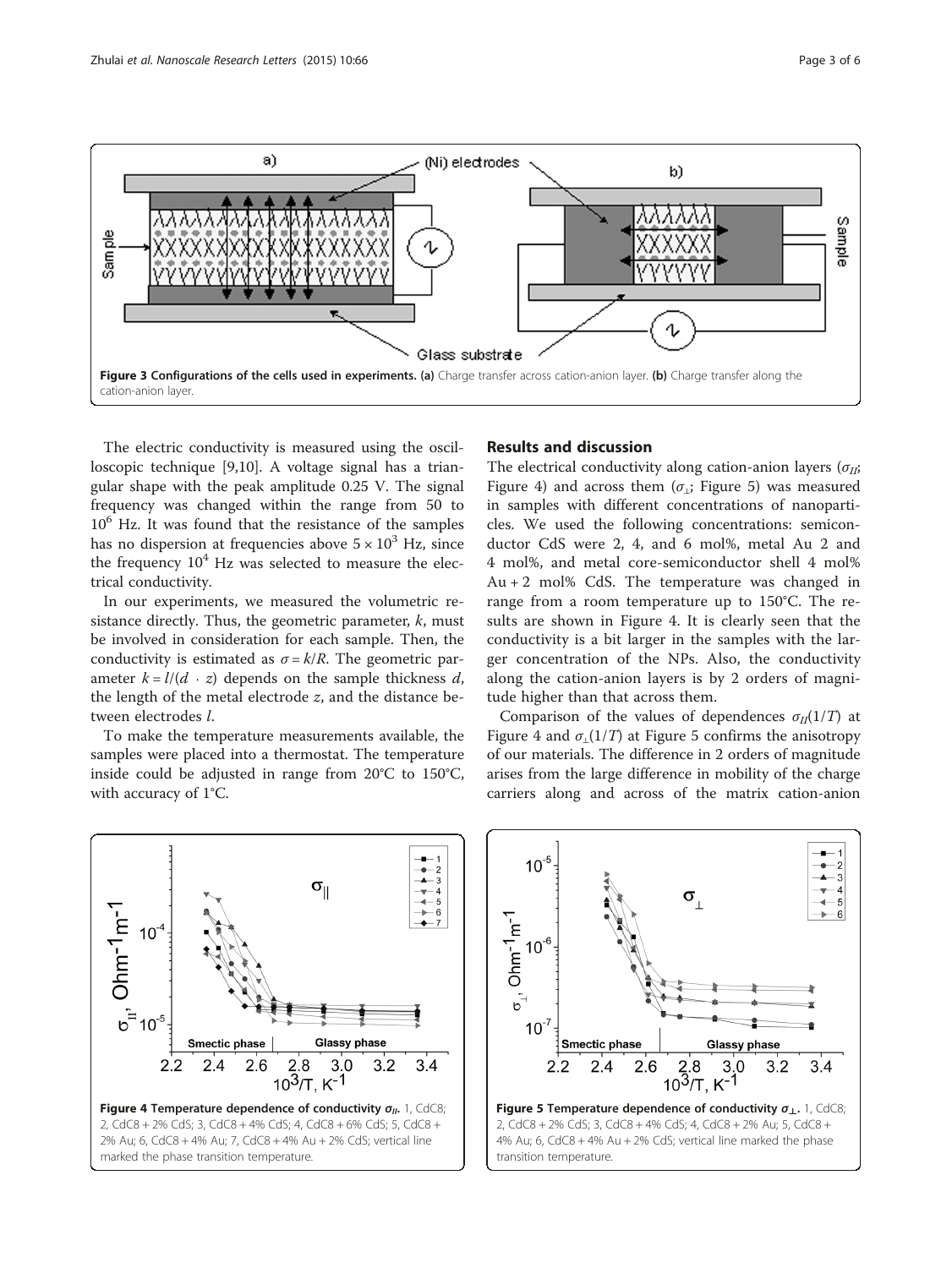| Concentration of NPs in samples | Pure CdC8 | 2% CdS | 4% CdS | 6% CdS | 2% Au | 4% Au | 4% Au + 2% CdS |  |
|---------------------------------|-----------|--------|--------|--------|-------|-------|----------------|--|
| $E \mid eV$                     | 0.017     | 0.015  | 0.013  | 0.003  | J.33  | 0.16  | 0.009          |  |
| $E \perp eV$                    | 0.04      | 0.027  | 0.023  |        | 0.16  | 0.1   | 0.18           |  |

Table 1 Activation energy of conductivity on the concentration NPs in glassy phase of nanocomposites along and across cation-anion layers

layers. Dependencies  $\sigma_{II}(1/T)$  and  $\sigma_{II}(1/T)$  can be approximated by two straight lines each, since the activation energy  $E_a$  can be established for both phases and for each concentration of the nanoparticles using the formula (1).

At the temperatures of the mesophase existence, the dependence of  $\sigma$  (T) can be approximated by straight lines in Arrhenius coordinates ln  $\sigma(1/T)$ . Therefore, the conductivity of nanocomposites has an activation character and can be described by the Arrhenius formula:

$$
\sigma = \sigma_0 \exp\left(-\frac{Ea}{k_B}T\right) \tag{1}
$$

where  $\sigma_0$  is the parameter, which depends on the phase of the composite,  $E_a$  is the activation energy of conductivity, and  $k_B$  is the Boltzmann constant. Thus, we can determine the activation energy of conductivity both for different nanocomposite phases and for different design of the cells.

## Dependence of the  $E_a$  of composites on concentration of CdS nanoparticles and Au nanoparticles at the temperature corresponding to the glassy phas

Let us consider the glassy phase first. The activation energy  $E_a$  decreases with the concentration of NPs in both directions of the charge transport (along and across to the cation-anion layers). The reason of the small values of the activation energy in the glassy phase points out that the main charge is transported by electrons (Table 1).

## Dependence of the  $E_a$  of composites on the concentration of CdS nanoparticles and Au nanoparticles at temperature smectic phase existence

The conductivity along the cation-anion layers significantly grows at temperatures above 100°C when the glassy nanocomposite turns to the smectic A phase. The activation energy increases with the concentration of both semiconductor and metal NPs. In samples of nanocomposites with CdS nanoparticles,  $E_{aII}$  grows from 0.78 eV for the pure matrix to 1.24 eV for the nanocomposite with 6%

CdS. In samples of nanocomposites with gold NPs,  $E_{all}$  = 0.61 eV for 2% Au NPs and  $E_{aII} = 0.81$  eV for 4% Au NPs. This may be due to the formation of additional charge trapping centers.

In contrary with previous case, the conductivity across the cation-anion layers decreases with the concentration of the NPs. In samples of nanocomposites with CdS nanoparticles,  $E_{a}$   $\beta$  decreases from 1.58 eV for the pure matrix to 0.84 eV for the nanocomposite with 4% CdS. This result can be explained if we imagine that the charge that is traveling across the cation-anion layers of matrix is pushed between molecules of alkanoate chain. Then, the increase of the NPs concentration increases the number of 'defects' in close packed molecules of the CdC8 matrix. Thus, the mobility of the carriers gets higher with the increase of the number of areas where the close package of the alkanoate chains is deformed. Thus, the higher concentrations of NPs provide higher mobility of the cadmium cations across the cation anion layers.

For samples containing core-shell NPs of  $Au + CdS$ ,  $E_a = 0.66$  eV (Table 2).

## Dependence of the anisotropy of the conductivity on the concentration of CdS and Au nanoparticles

The anisotropy of conductivity in the smectic phase of the nanocomposites is smaller than that in the glassy state. With an increase of the NPs concentration, the conductivity anisotropy increases for the smectic phase and decreases for the glassy phase. This once again proves that the CdS and Au NPs affect the ionic conductivity in both phases of the nanocomposite in a different way (Figures [6](#page-4-0) and [7](#page-4-0)) (Table [3](#page-4-0)).

Dielectric properties of pure matrix  $CdC_8$  on the temperature in a range, where there is no dispersion at frequencies 20 kHz, have been studied. The frequency 20 kHz was selected to ensure the absence of dispersion. While the temperature is far from the phase transition and the dielectric permittivity, the glassy state is not depending on the temperatures. It's value is about

Table 2 Activation energy of conductivity for smectic A phase on the concentration of NPs along and across cation-anion layers

|             | Pure CdC8 | 2% CdS | 4% CdS | 6% CdS | 2% Au | 4% Au     | 4% Au + 2% CdS |
|-------------|-----------|--------|--------|--------|-------|-----------|----------------|
| $E \mid eV$ | 0.78      | 0.8    | 0.93   | .24    | 0.61  | 0.81      | 0.66           |
| E L, eV     | .58       |        | 0.84   |        | .35   | -27<br>ے، | .35            |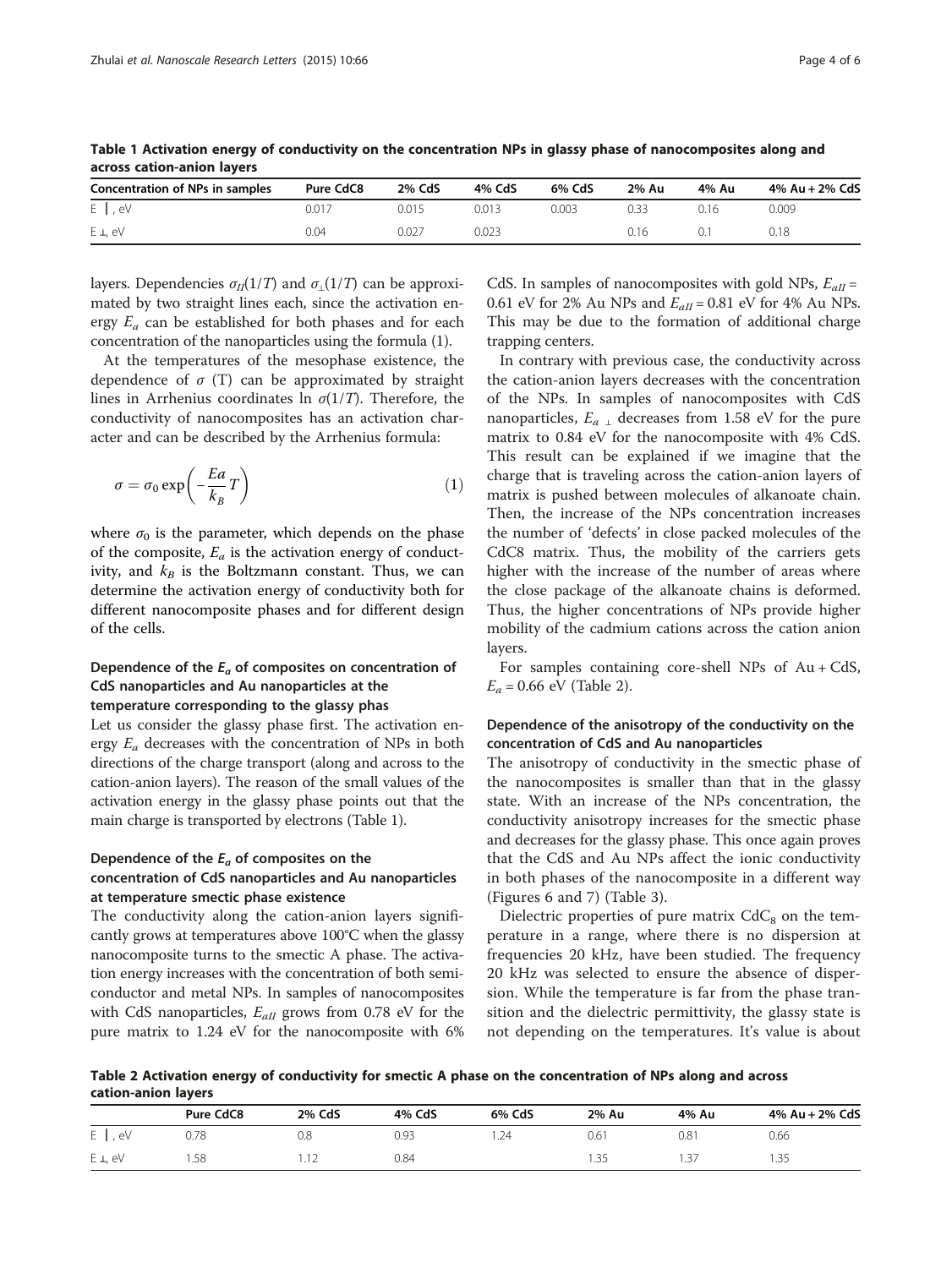<span id="page-4-0"></span>

37 units. With the increase of the temperature up to 100°C (the phase transition from the glassy phase into the smectic phase is 98°C), we observe the increase of the dielectric permittivity up to 42 units which is very unusual. At higher temperatures, when the material completely got into the smectic phase, the dielectric permittivity decreases again, which is in a complete agreement with the theoretical predictions. The increase of the dielectric permittivity at the temperature close to the phase transition (Figure 8) needs further investigations.

#### Conclusions

In general, we can conclude that the nanocomposites based on metal alkanoates with synthesized CdS, Au, and Au + CdS nanoparticles have very interesting electrical properties and are promising for applications in



Table 3 Dependence of the anisotropy of the conductivity on the concentration of CdS and Au nanoparticles

| nanoparacies                          |              |           |           |          |          |                   |  |  |
|---------------------------------------|--------------|-----------|-----------|----------|----------|-------------------|--|--|
| Concentration<br>of NPs in<br>samples | Pure<br>CdC8 | 2%<br>CdS | 4%<br>CdS | 2%<br>Au | 4%<br>Au | 4% Au +<br>2% CdS |  |  |
| AG                                    | 175          | 44        | 683       | 123      | 171      | 57                |  |  |
| AS                                    | 125          | 110       | 69        | 573      | 33.6     | 432               |  |  |

 $A_{G}$ , anisotropy of the conductivity for the glassy phase;  $A_{S}$ , anisotropy of the conductivity for the smectic phase.

optoelectronics. Most important results and conclusions are the following:

- The conductivity of nanocomposites has an activating dependence in both glassy and smectic A phases.
- The conductivity of the nanocomposite along the cation-anion layers is in 2 orders of magnitude higher than across the cation-anion layers, confirming the structural anisotropy of the nanocomposite in the different phases of the materials.
- Electrons are the main charge carriers in the glassy phase. The increase of the NPs concentration brings additional free charge carriers or increases mobility of carriers.
- In the smectic phase, the increase of the nanoparticle concentration brings additional traps for the carriers, which travel in plane of the cation-anion layers. On the other hand, the nanoparticles deform the alkanoate chains and increase the mobility of the carriers traveling across the layers.
- With the increase of the concentration of CdS and Au nanoparticles, the anisotropy of the conductivity increases for the smectic phase and decreases for the glassy phase.